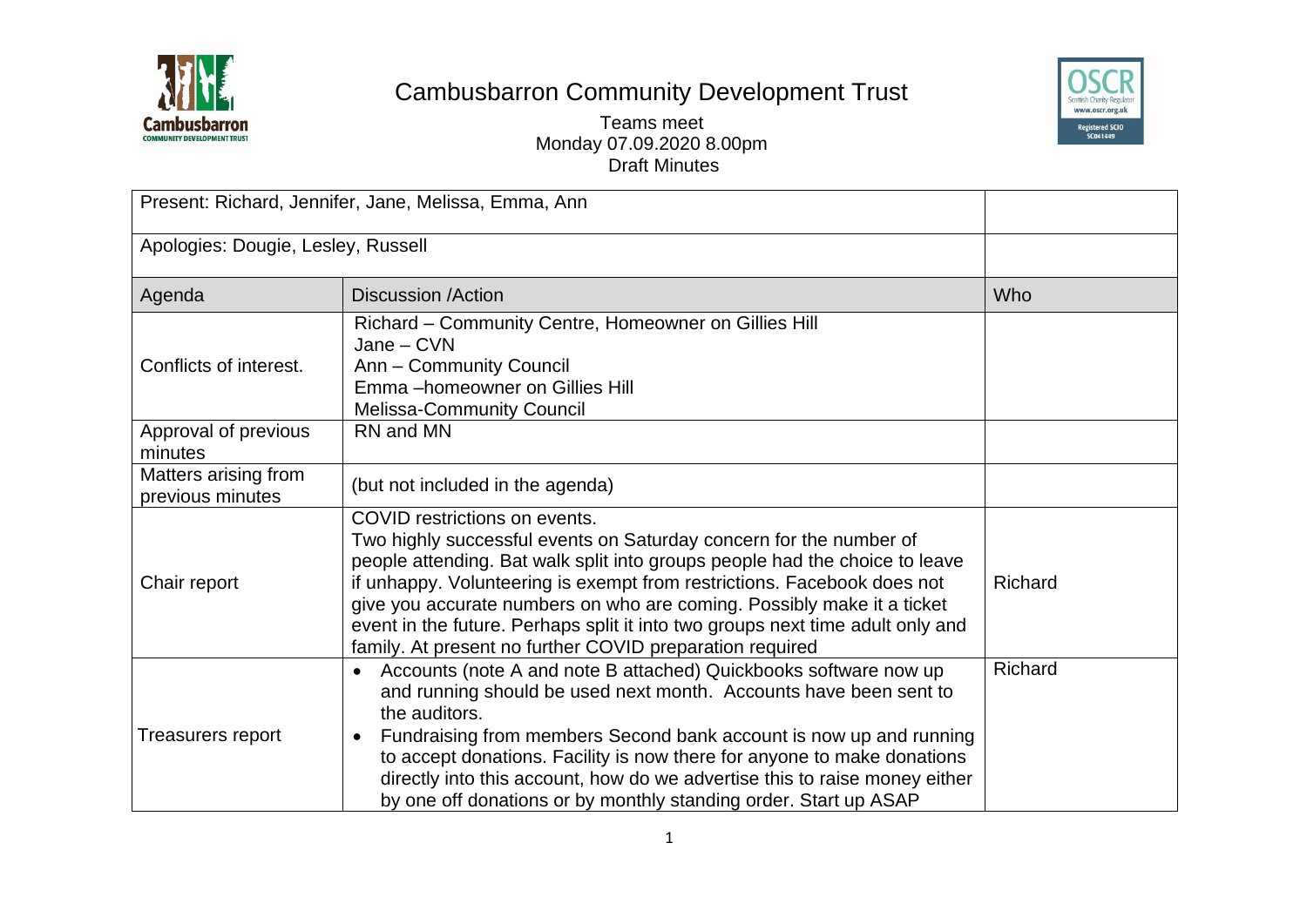



| COMMUNITY DEVELOPMENT TRUST       |                                                                                                                                                                                                                                                                                                                                                                                                                                                                                                                                                                                                                                                        |                                         |
|-----------------------------------|--------------------------------------------------------------------------------------------------------------------------------------------------------------------------------------------------------------------------------------------------------------------------------------------------------------------------------------------------------------------------------------------------------------------------------------------------------------------------------------------------------------------------------------------------------------------------------------------------------------------------------------------------------|-----------------------------------------|
|                                   | Emma to check previous e-mail. charity giving site is better than paypal<br>it organises gift aid. Jennifer to check out the North Harris Trust.<br>Proposal to be brought to the AGM                                                                                                                                                                                                                                                                                                                                                                                                                                                                  | Emma<br>Jennifer<br>Richard/Emma<br>All |
| Membership updates                | New memberships for approval (note C) All approved                                                                                                                                                                                                                                                                                                                                                                                                                                                                                                                                                                                                     | Emma                                    |
| Communications                    | Events should be notified to Emma and Linda. Jennifer will notify<br>$\bullet$<br>these events to Emma and Linda when she puts it on Facebook.<br>Details of the volunteer days from Amos make a cut off date of<br>Wednesday before for the final details of meeting place/time and<br>what work is to be done. new website is almost ready to be<br>launched, we need to communicate with Linda to ensure she is up to<br>date and also send her photographs. Will be a facility for others to<br>update the site (wordpress) Launch date, get it up and running then<br>advertise                                                                   | Jennifer / Emma                         |
| Board admin proposals             | Quick Update.                                                                                                                                                                                                                                                                                                                                                                                                                                                                                                                                                                                                                                          | Lesley / Jennifer                       |
| <b>AGM plans</b>                  | Proposed date Wednesday 23 <sup>rd</sup> September Community Centre is still not<br>open to public events should be physical or on line suggestion to hold it on<br>a volunteer day or have an EGM to change the date to a later date, outdoor<br>classroom with tarpaulin or gazebo. 14 days notice require. Decision make<br>it 3/10/20 10am start at the beginning of the volunteer day change volunteer<br>day to 3/10 no volunteer day on 10/10/20 as school holidays back in line to<br>24/10/20.<br>Reports from chair, treasurer, Emma. speakers on each project 2 minutes<br>each or/and produce short leaflet with photograph of lead person |                                         |
| Project updates                   |                                                                                                                                                                                                                                                                                                                                                                                                                                                                                                                                                                                                                                                        |                                         |
| <b>Gillies Hill</b><br>management | • Strategic plan update Draft strategic plan sent by Russell Jennifer<br>working on amalgamating info in Business Plan. Richard feels to much                                                                                                                                                                                                                                                                                                                                                                                                                                                                                                          | Management group                        |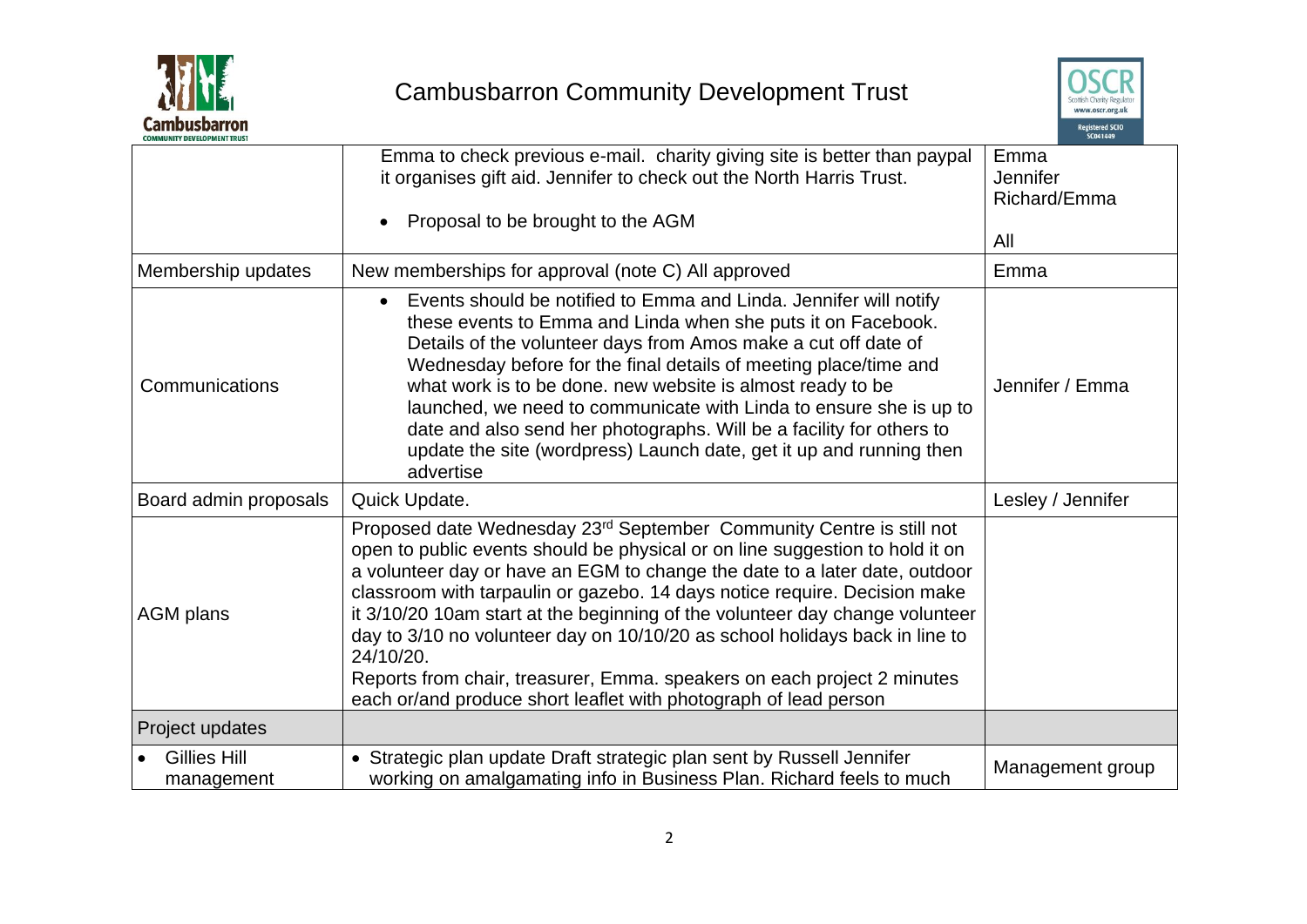



|           | <b>COMMUNITY DEVELOPMENT TRUST</b>     |                                                                                                                                                                                                                                                                                                                                                                                                                                                                                                                                                                                                                                                                                                                                                                                                 | SC041449                               |
|-----------|----------------------------------------|-------------------------------------------------------------------------------------------------------------------------------------------------------------------------------------------------------------------------------------------------------------------------------------------------------------------------------------------------------------------------------------------------------------------------------------------------------------------------------------------------------------------------------------------------------------------------------------------------------------------------------------------------------------------------------------------------------------------------------------------------------------------------------------------------|----------------------------------------|
|           |                                        | detail doesn't need the how should only show what we are trying to<br>achieve. If any projects need reporting to the full board the do so/                                                                                                                                                                                                                                                                                                                                                                                                                                                                                                                                                                                                                                                      |                                        |
|           | Walled garden                          | project brief updated? New funding application going in closing date<br>02.10.20. Amos has got plainings from Cemex to be collected.<br>Application to CSET. Walled Garden Group reports to board.                                                                                                                                                                                                                                                                                                                                                                                                                                                                                                                                                                                              | Ann                                    |
|           | Polmaise castle<br>grounds restoration | General report C/F                                                                                                                                                                                                                                                                                                                                                                                                                                                                                                                                                                                                                                                                                                                                                                              | Dougie                                 |
| $\bullet$ | Welcome pack                           | Next steps C/F                                                                                                                                                                                                                                                                                                                                                                                                                                                                                                                                                                                                                                                                                                                                                                                  | Lesley                                 |
|           | Gillies Hill paths and<br>signage      | Next steps (following strategic plan?) C/F                                                                                                                                                                                                                                                                                                                                                                                                                                                                                                                                                                                                                                                                                                                                                      | <b>Russell</b>                         |
|           | <b>Bird feeders</b>                    | Next steps items already purchased                                                                                                                                                                                                                                                                                                                                                                                                                                                                                                                                                                                                                                                                                                                                                              | Jane                                   |
| $\bullet$ | Joint Map project                      | Suspended due to COVID-19                                                                                                                                                                                                                                                                                                                                                                                                                                                                                                                                                                                                                                                                                                                                                                       | Ann/Melissa/Russell/<br>Douglas/ Keith |
| $\bullet$ | Gillies Hill Map (for<br>Crowdfunder)  | This was promised as a reward as part of the crowdfunding project<br>C/F                                                                                                                                                                                                                                                                                                                                                                                                                                                                                                                                                                                                                                                                                                                        | Richard                                |
|           | Defibrillator                          | Paused due to COVID restrictions                                                                                                                                                                                                                                                                                                                                                                                                                                                                                                                                                                                                                                                                                                                                                                | Richard                                |
|           | <b>Nursery Provision</b>               | Update on joint development. Draft lease document sent as per<br>advice from Community Enterprise to formalise agreement between<br>CCDT and CVN. Richard had expectation of this building being<br>shared facility for toilets, drying room shower. It was agreed that the<br>CVN requires autonomy over their building and that the nursery has<br>to be fully independent with CVN but that should nursery cease to<br>operate the building would revert to the CCDT. Shared services were<br>discussed and agreed that the CCDT could annex the CVN building<br>so that they shared services for toilets, showers and drying areas but<br>with separate entrance.<br>CVN is a community interest company so should not affect the<br>planning restriction set by Drygrange during the sale. | Jane                                   |